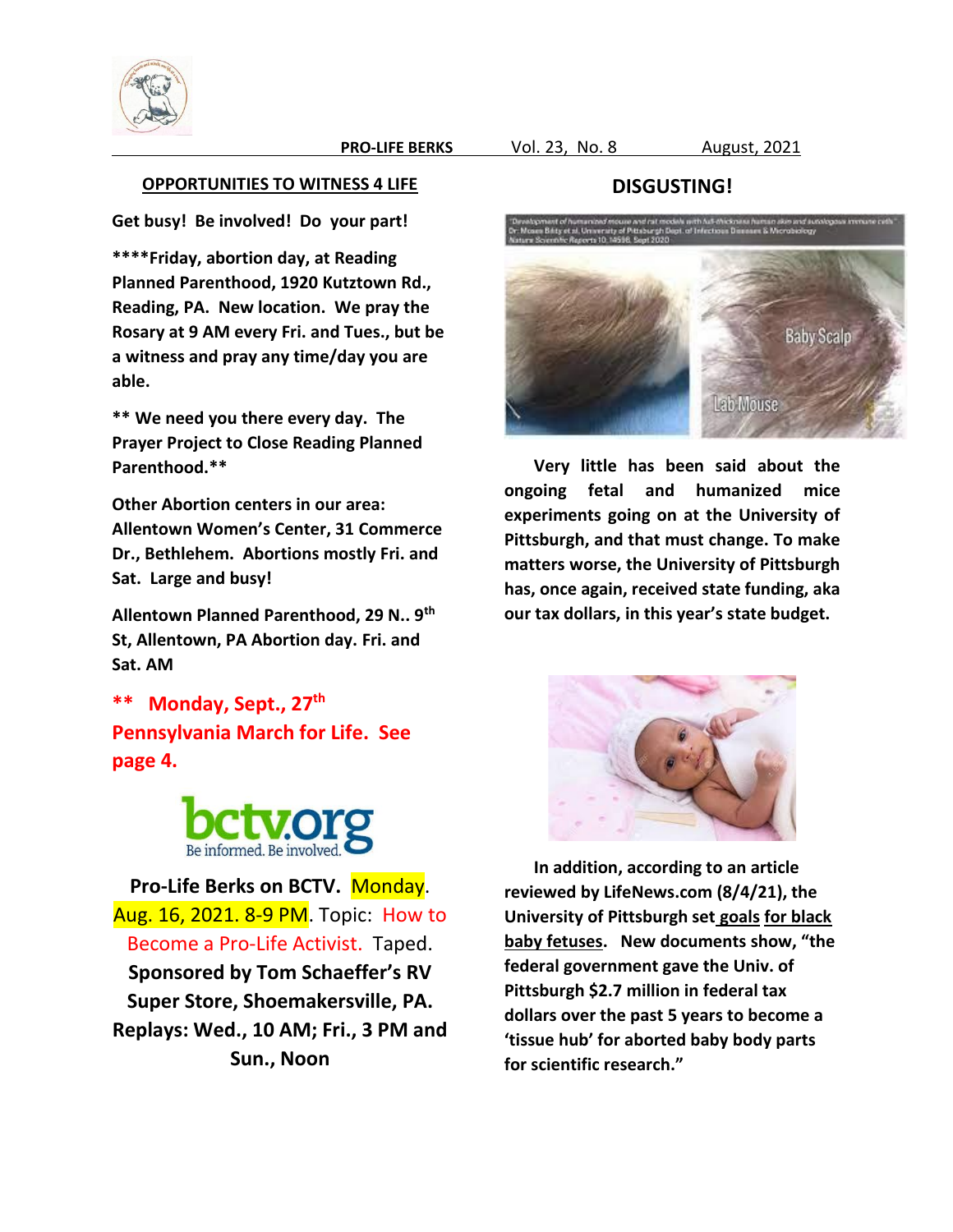*Pro-Life Berks August, 2021 p.2*



**PRO-LIFERS HAVE A NEW FLAG!**

**THIS FLAG WAS THE WINNER OF A RECENT FLAG CONTEST TO HELP UNIFY OUR PRO-LIFE MESSAGE. YOU CAN ORDER YOUR FLAG AT WWW.PROLIFEFLAG.COM**

**THERE ARE BUMPER STICKERS AVAILABLE ALSO.**

### **BECOME A PRO-LIFE** *ACTIVIST*

If you're not currently, actively pro-life, or want to become even more of an activist, then be sure to tune in to Pro-Life Berks BCTV on Monday, Aug. 16<sup>th,</sup> 8:00 PM. There's so much that you could, and should, be doing to help end abortion. Be prepared to take notes!

 Just a reminder that what you do, or say, can negatively impact our message, so always be peaceful, prayerful, legal, truthful and kind - even loving. You can truly be an army of one. Or, you can be be part of a variety of pro-life events.

Thanks

**To PA Rep. Jerry Knowles for his recent appearance on our Pro-Life Berks on BCTV July program. Rep, Knowles is a strong pro-life rep. and we greatly appreciate his efforts to help end abortion in our state.**



#### **KEEP SCOTUS IN YOUR PRAYERS**

 Please keep the Supreme Court of the United States in your prayers while they deliberate on the Mississippi case that limits abortion to 15 weeks. Their ruling is hot expected until next Spring, so keep them on your prayer list. Currently, Pennsylvania's Abortion Control Act limits abortion to 24 weeks. This case could overturn *Roe v. Wade* by allowing states to set the limits on abortion.

#### **NOTES FROM MIKE MCMONAGLE, PRES., PRO-LIFE COALITION OF PA.**



Please take time over the summer to call, write, or email your state rep. and thank them for their pro-life votes and to encourage them to be sure and vote for the Heartbeat Bill, HB 904, when it come up for a vote this Fall. The bill would limit abortions after the presence of the heartbeat in an unborn baby, and this bill would limit abortion after about 6 weeks.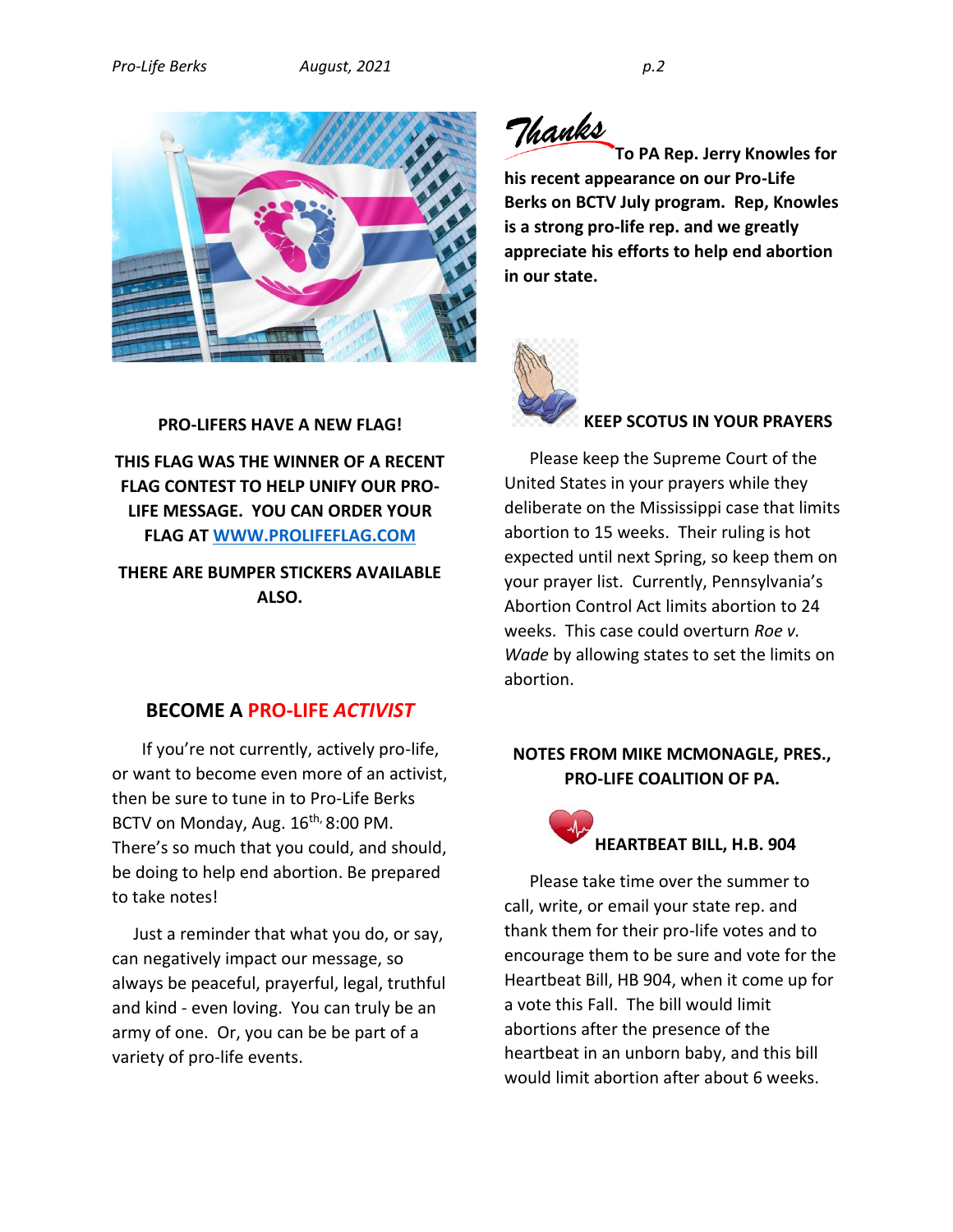*Pro-Life Berks August, 2021 p.2*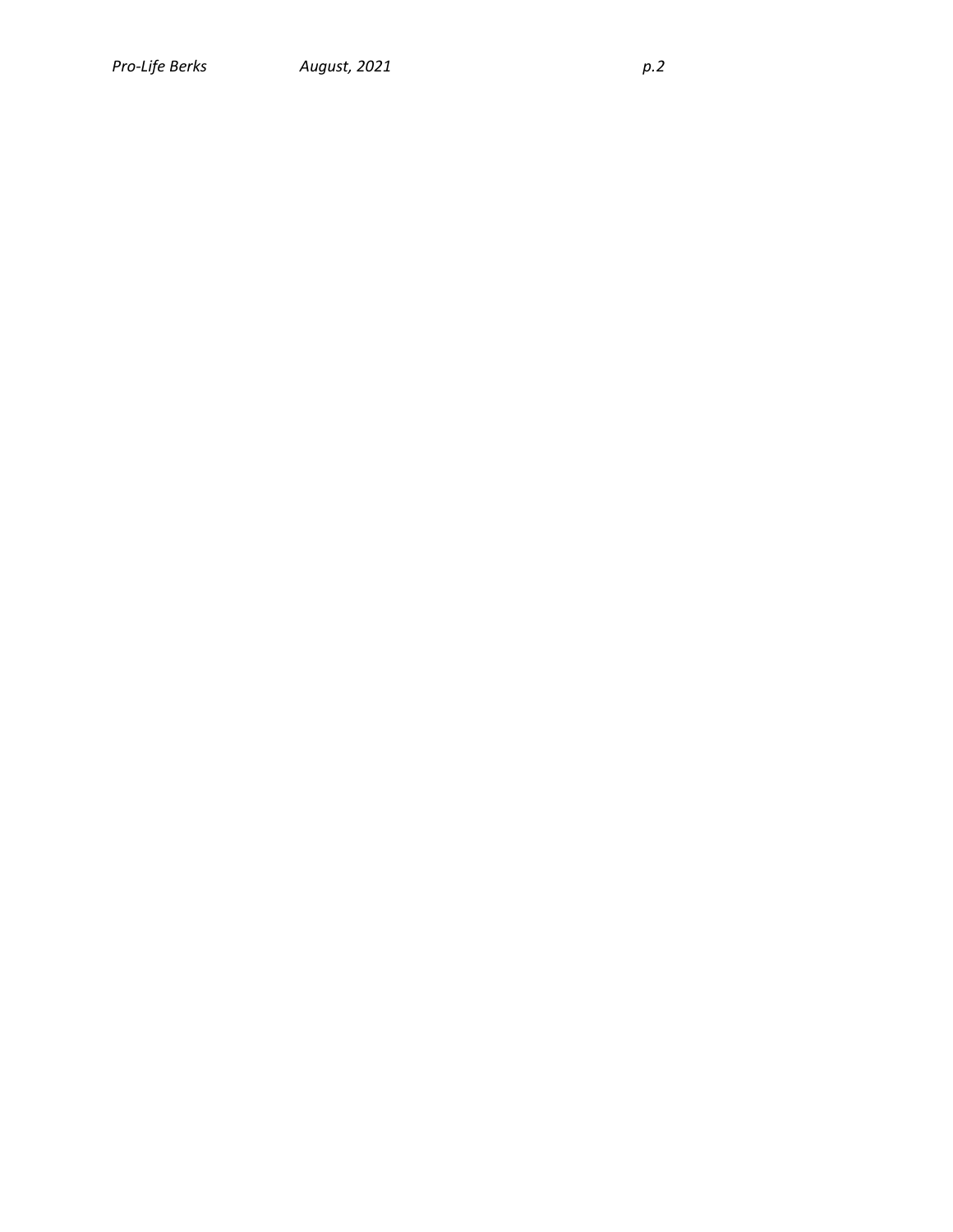# **ANOTHER GREAT NATIONAL PRO-LIFE BRIDGE DAY.**

**HERE WE ARE AT THE #422 OVERPASS AT BERKSHIRE BLVD. Pictured: Evelyn Lopez, foreground. From left: Bob Wert, Kathy ,Swiezak.**

**Plan to join us next time! It's fun and a great way to spread the pro-life message in our community. Thousands of car and trucks passed under this overpass in the 2 hours we were there. We had 8 large prolife banners on the fences.**

**This is the 4th year for the National Pro-Life Bridge Day, organized by the Pro-Life Action League.** 

*The Reading Eagle* **published a nice article and picture of this event which we greatly appreciate.**

**Thanks to all who came out to stand for life and we'll see you next year!**

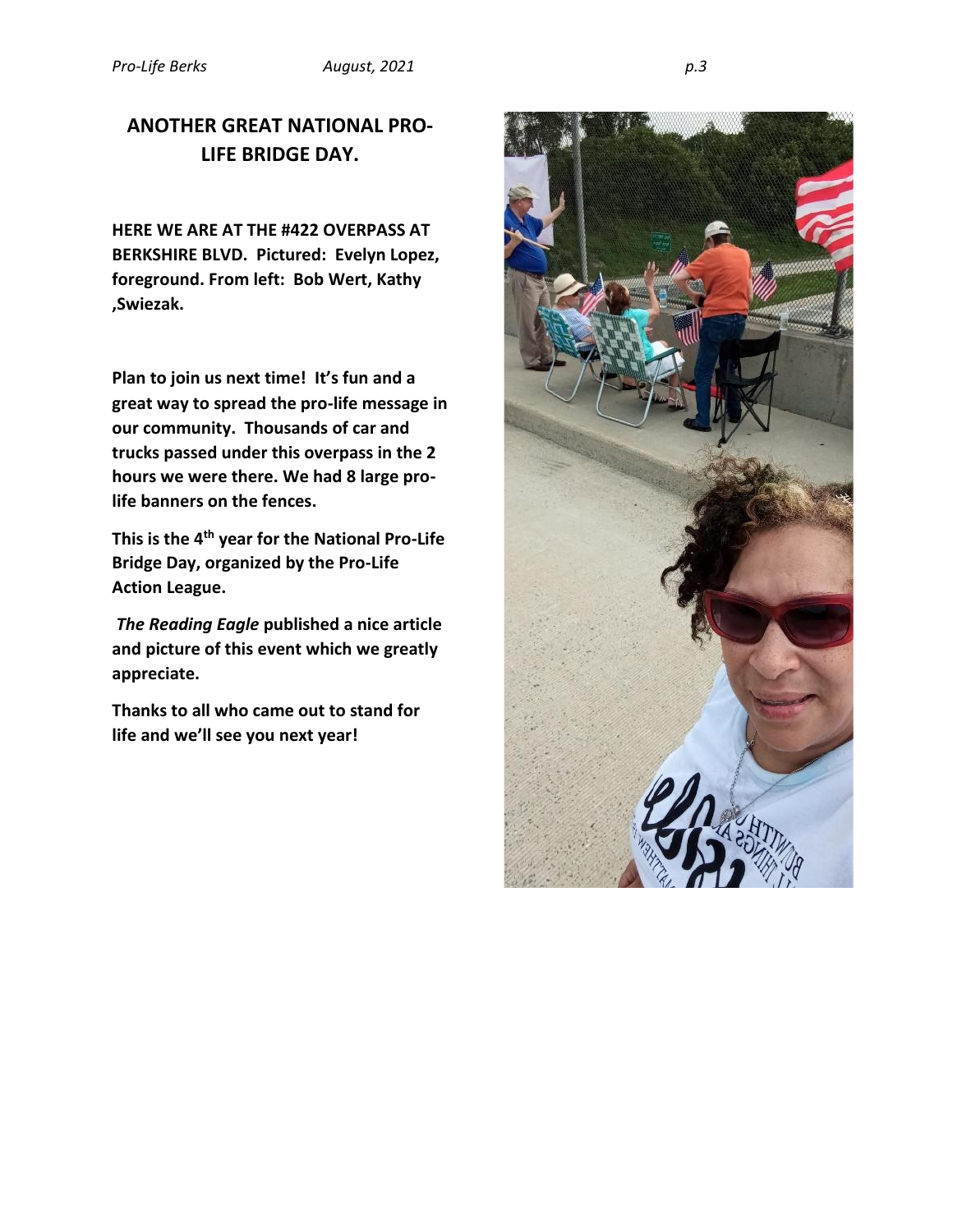



# **PENNSYLVANIA MARCH FOR LIFE**

**SEPTEMBER 27, 2021 11:00 AM - SPEAKERS 12 NOON - MARCH AT CAPITOL PENNSYLVANIA'S FIRST MARCH FOR LIFE YOU DON'T WANT TO MISS THIS HISTORIC EVENT**

**NEED A RIDE FROM BERKS COUNTY? CALL PRO-LIFE BERKS: 610-375-3395. CHECK OUT WEBISTE FOR BUSSES: WWW.PROLIFEBERKS.ORG**